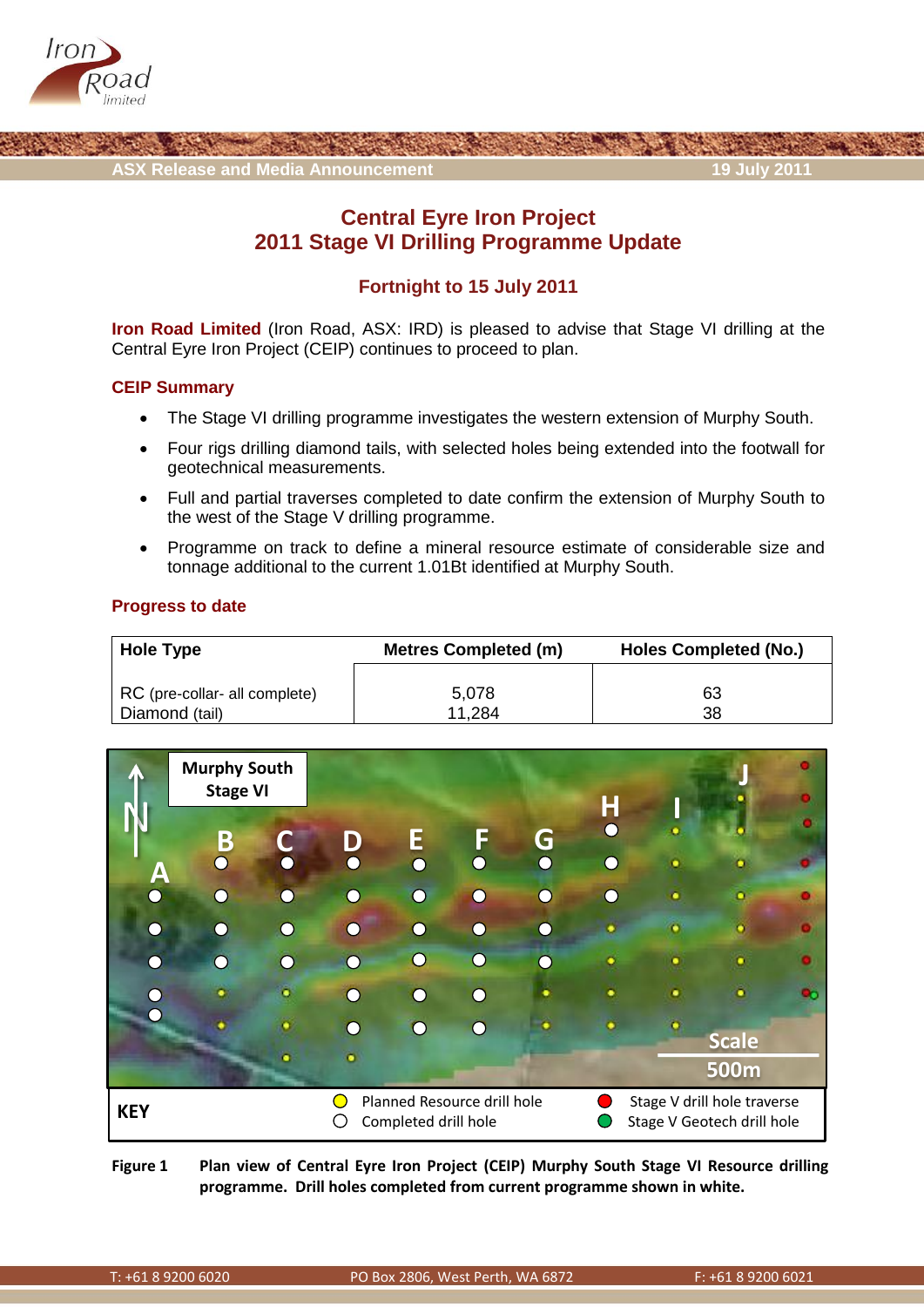

The exploration target for Murphy South (western extension), across the 10 traverses designed for the Stage VI drilling programme, is 500-800Mt magnetite gneiss<sup>1</sup>.

The Stage VI drilling programme comprises 64 diamond drill holes for over 25,000m. Crosssections of traverses A, E and F are presented below. The geology intersected in all traverses thus far is consistent with interpretations from inversion modelling of detailed, high resolution aeromagnetic surveys.





#### **Figure 2 (A) Section 559130mE**



 $1$  Refer to exploration targets notes on page 4

**.**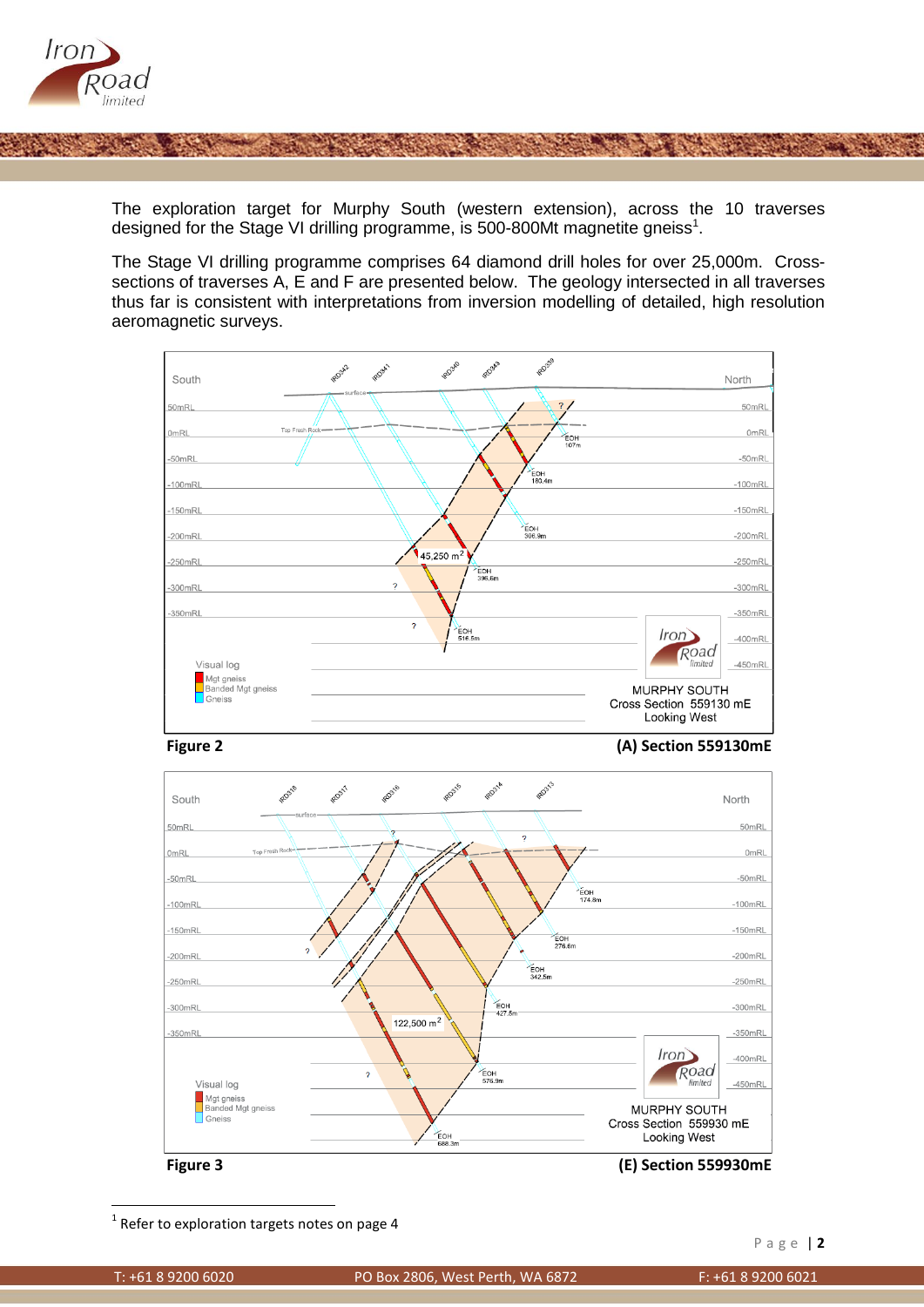

![](_page_2_Figure_1.jpeg)

**Figure 4 (F) Section 560130mE**

![](_page_2_Picture_4.jpeg)

**Figure 5 Current Diamond Drilling at Murphy South**

– ENDS –